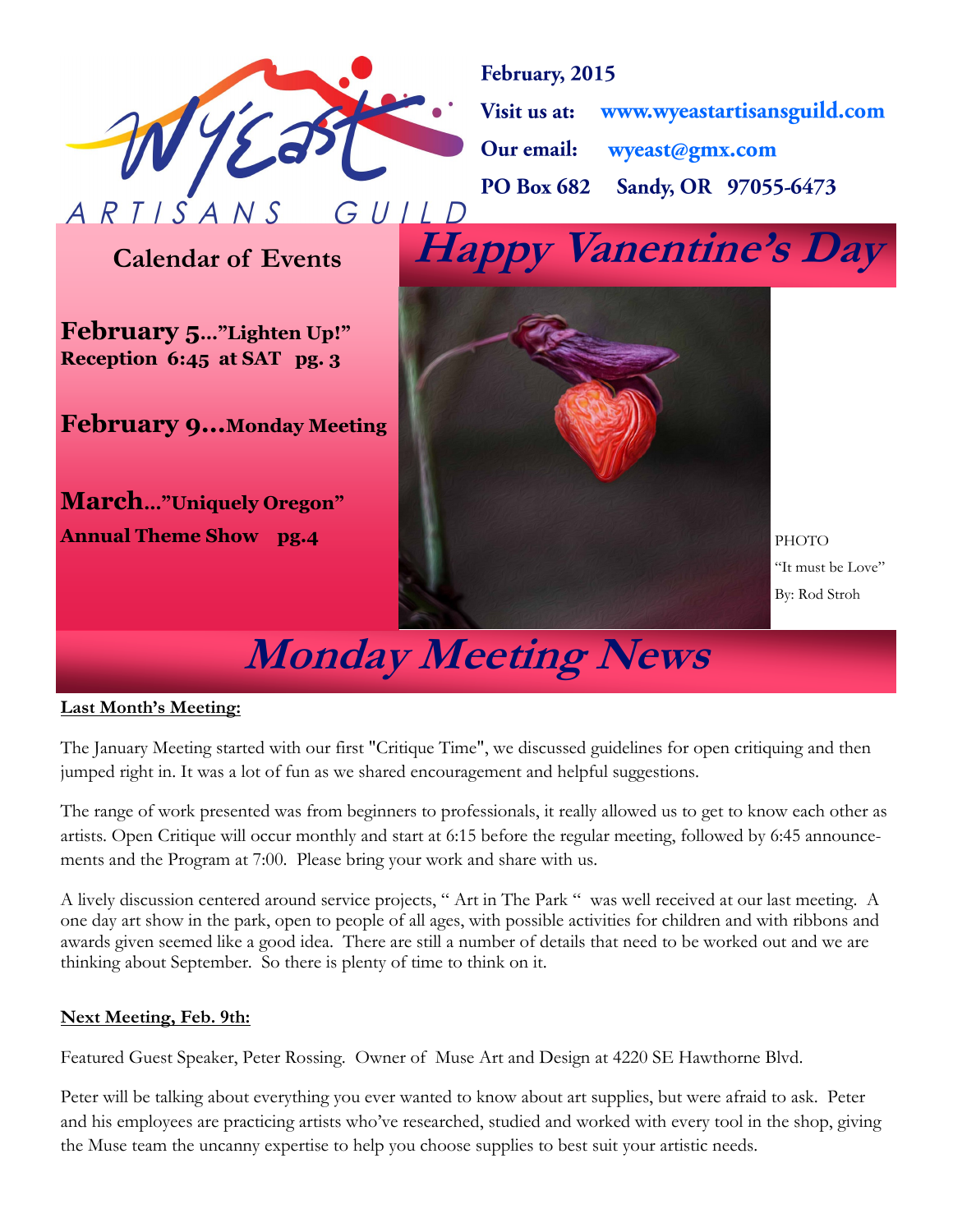### **New Communications**

It's time to start utilizing our beautiful Web Site more….!

**Professional Page:** We plan to add a Professional Page, where members can post information on classes or workshops they are teaching.

**Art Opportunities Page:** Here is where we can post information on art activities or shows that may be of interest to other members.

**Check This Out Page:** This is a place to brag about our members accomplishments...!

**Field Trips Page:** Here we will post information on destinations and contact information.

We will also have a place to keep track of all those lists like Refreshments / Hospitality signup and the Chamber of Commerce Shows, etc…

We hope to be up and running by March 1st. At or next meeting (Feb. 9th) we will have a mini lesson on what to post and how to post it.

For those of us who are visual learners, we will have portable bulletin boards at every meeting, with announcements and flyers for events. Members are welcome to bring and post information you wish to share.

## **FIRST FIELD TRIP OF THE SEASON**

**Gorge Artists open studio tour. Date: April, 11 (Saturday) Time: 9 AM to 6 PM**

Carpool with members to tour several professional art studios: glass, sculpture, watercolor, mixed media, oils, etc. You'll learn a lot and be inspired like never before. **Contact Jennifer Bliesner genevievesgarden@hotmail.com** 

## **Hey, "Lighten Up!"**

### **Join the fun!**

#### "**Lighten Up!" our latest art show...**

**February 5,** There will be a short artists reception at the theater followed by a free dress rehearsal presentation of the play. The art celebrates everyday blessings, the lighter side of life, even the play of light itself in the artwork.

The play "Barefoot In The Park" is a bubbly, rib-ticking, hit comedy about a newly wed couple in their first apartment.

Sandy Actors Theater is located behind the Ace hardware 39181 Pioneer Blvd. The doors open at 6:45. All donations benefit the Guild's non-profit public programs.

**March 1, NOTE: DATE CHANGE!** The artwork must be picked up at the theater, after 5:15 when the lobby empties.